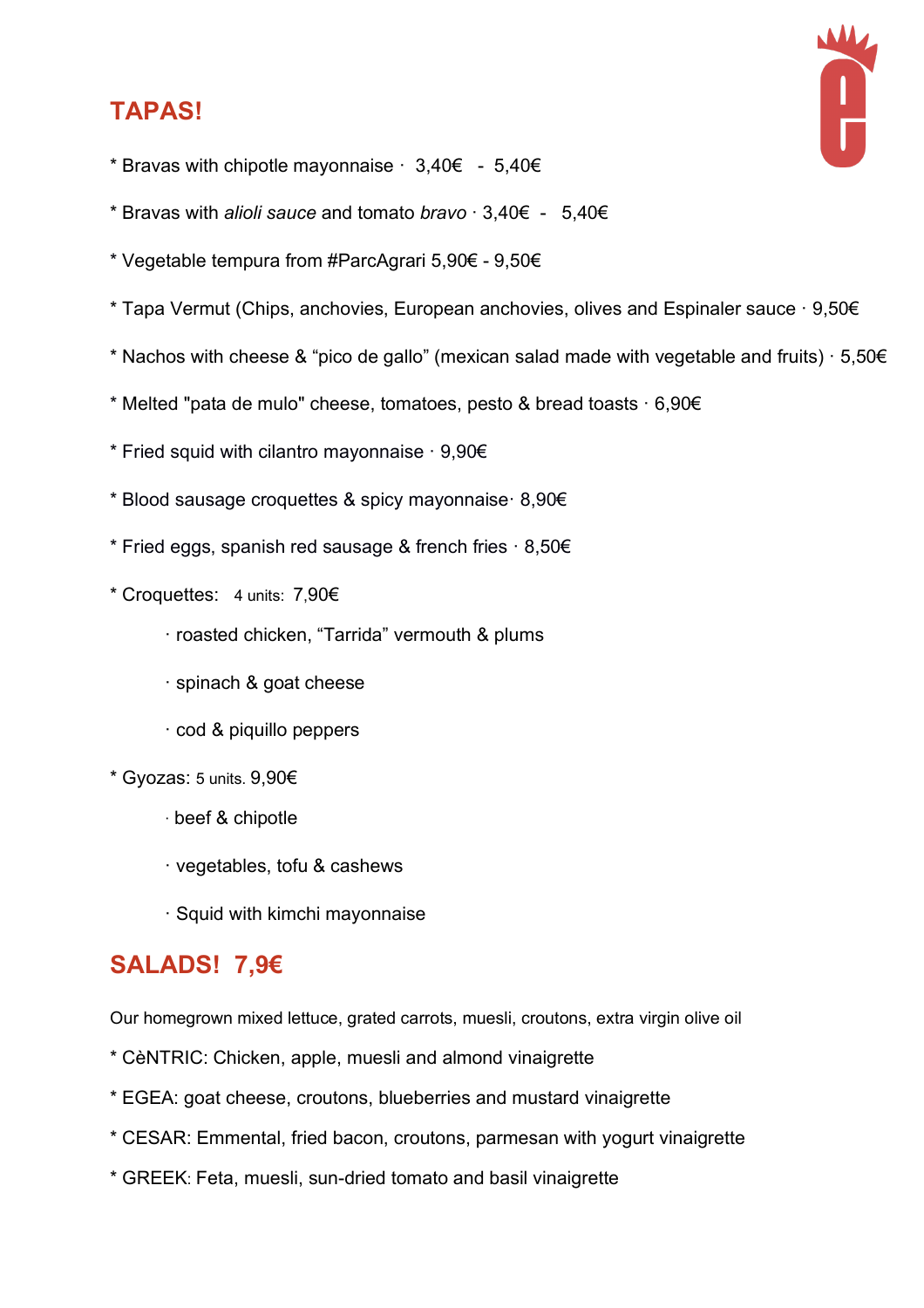

# **WITH THE HANDS! 9,50€ (only nights)**

- Organic beef from "el Berguedà"
- \* GASTRO: lettuce, tomato, caramelized onion & goat cheese
- \* CLASSIC: lettuce, tomato, bacon & cheese
- \* MEXICAN: lettuce, tomato, red onion, "*pico de gallo"* & chipotle mayonnaise.
- \* MARRAKECH: lettuce, tomato, hummus and sweet and sour pickle
- \* PARISIEN: Lettuce, mushrooms, brie cheese & tartufata sauce
- \* VEGETARIAN: As you prefer! (CèNTRIC, Classic, Mexico, Marrakech) · 7,50€

+ potatoes: 1€ / + fried egg: 1€ / + cheese: 1€ / + bacon: 1€

- \* HOT BUTI: Organic sausage, onion, tomato chuttney & spicy radish · 9,90€
- \* BURRITO: cochinita pibil, guacamole & pico de gallo · 9,90€
- \* TACO: Aubergine tacos, hummus, mint & pickles· 8,90€

#### **WOKS! 9,9€**

Stir-fry noodles, pak choi, mushroom, spinach, carrot, cabbage, broccoli from *Parc Agrari* farming area.

- \* Vegetal: Egg, teriyaki sauce & peanuts
- \* Squid: green curry squid & peanuts
- \* Chicken: Diced breast with yellow *ají*, and peanuts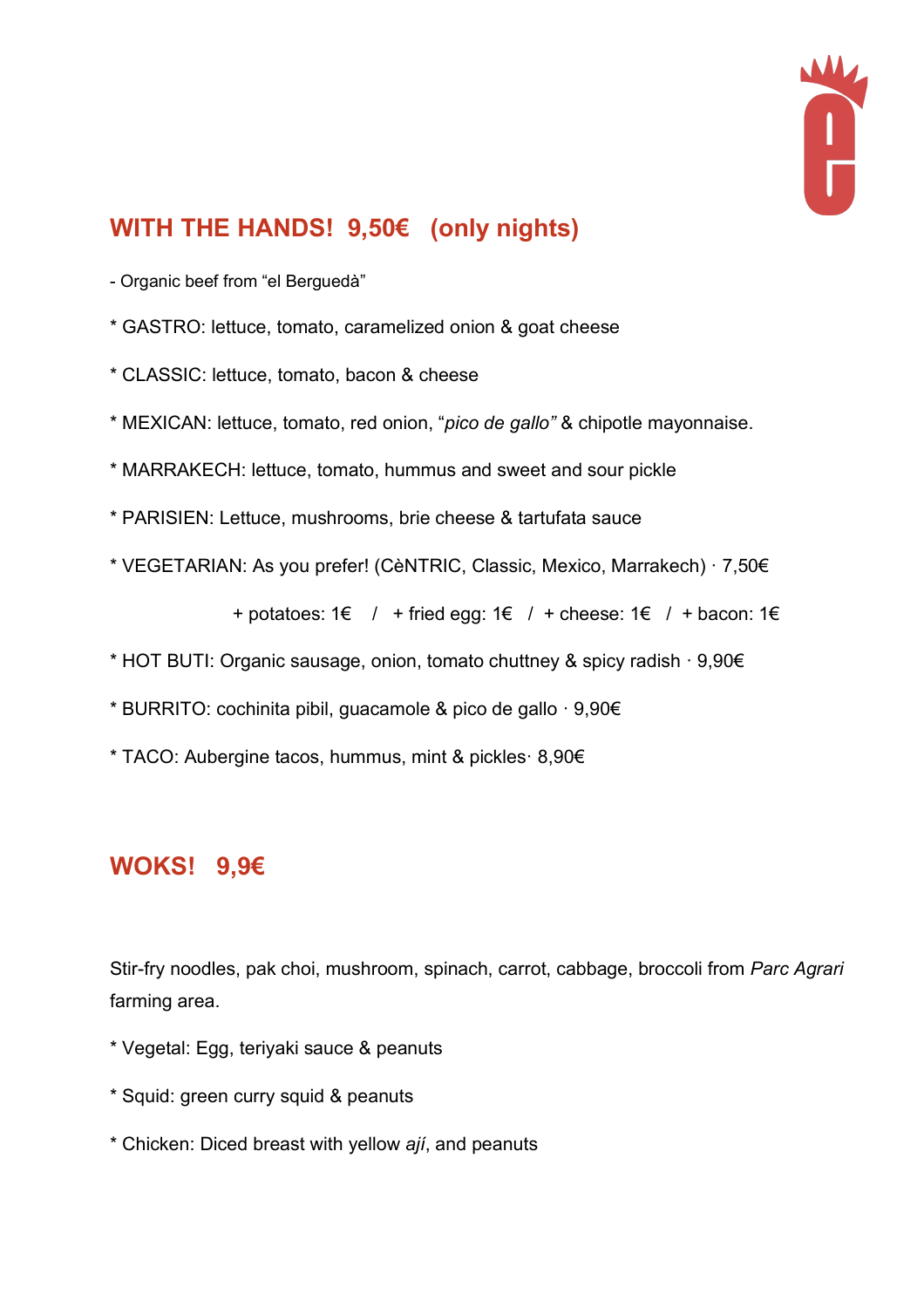

# **#ParcAgrari LOVERS!**

- \* Our gazpacho · 4,30€
- \* Roasted aubergine with tomato chutney, basil cream & pecorino cheese · 9,90€
- \* Pakoras (fritters made with chickpeas, courgette, cucumbers and mint) · 9,50€
- \* Cherry tomato bowl with spring onion and Aragon dead olives · 6,50€
- \* 4 tomatoes tasting , AOVE "Borges Blanques" · 7,50€
- \* Andalusian-style aubergine, sugar cane honey, mint & lemon  $\cdot$  7,90 $\epsilon$
- \* Courgette carpaccio, anchovy tartare & cherry tomato · 9,90€

#### **PAELLA ORGANIC (At noon. Min. 2 pax. 30 minutes)**

- \* Beach squid & red shrimp rice · 15,90€
- \* Black rice with cuttlefish & beach squid  $\cdot$  15,90 $\epsilon$
- \* Cod, roasted peppers & cherry tomatoes rice · 15,90€
- \* Ecological "butifarra" sausage & zucchini rice · 15,90€

#### **CHILDREN · 6,50€**

- \* Fish and chips
- \* Crispy chicken + potatoes
- \* Chicken roast croquettes + macaroni
- \* Burger Organic beef from "el Berguedà" + patatoes